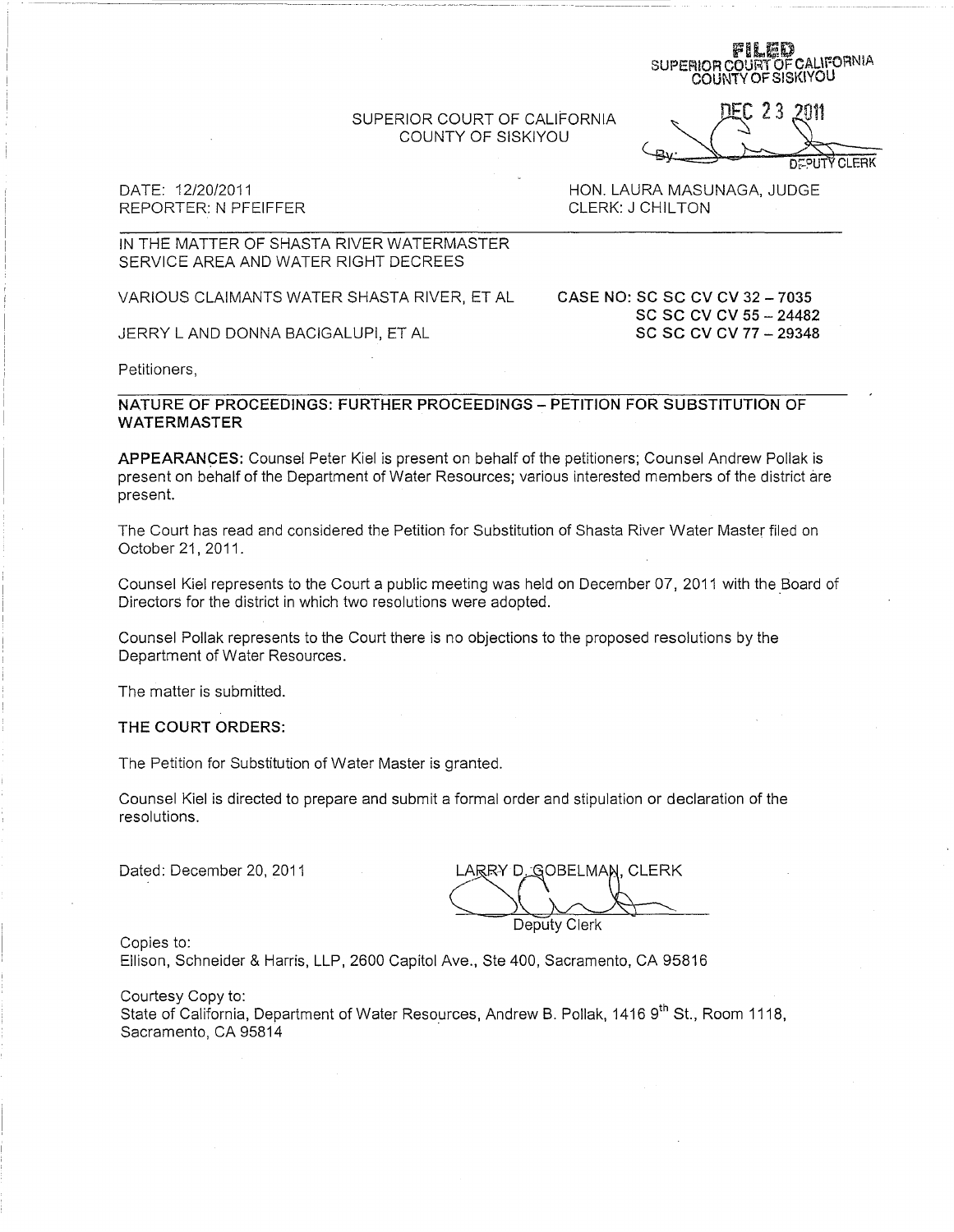| $\cdot 1$                                                   | ELLISON, SCHNEIDER & HARRIS L.L.P.                                                              | FILED<br>SUPERIOR COUNTY OF SISKIYOU                        |
|-------------------------------------------------------------|-------------------------------------------------------------------------------------------------|-------------------------------------------------------------|
|                                                             | Peter J. Kiel (SBN: 221548)                                                                     |                                                             |
| $\overline{2}$                                              | 2600 Capitol Avenue, Suite 400<br>Sacramento, California 95816                                  | DEC 22 2011                                                 |
| 3                                                           | Telephone: (916) 447-2166                                                                       | <b>Endorsed - J. Chilton</b><br>В٧∴                         |
| $\overline{4}$                                              | Facsimile: (916) 447-3512                                                                       | <b>DEPUTY CLERK</b>                                         |
|                                                             | Attorneys for Petitioners Jerry L. and Donna Bacigalupi, et al.                                 |                                                             |
| $\overline{5}$                                              |                                                                                                 |                                                             |
| 6                                                           | SUPERIOR COURT OF CALIFORNIA                                                                    |                                                             |
| 7                                                           | <b>COUNTY OF SISKIYOU</b>                                                                       |                                                             |
|                                                             |                                                                                                 |                                                             |
| 8                                                           | IN THE MATTER OF SHASTA RIVER                                                                   | Decree Case Nos. 7035, 24482, 29348                         |
| 9                                                           | WATERMASTER SERVICE AREA AND                                                                    |                                                             |
| 10                                                          | <b>WATER RIGHT DECREES:</b>                                                                     | <b>{PROPOSED}</b> ORDER FOR<br>SUBSTITUTION OF SHASTA RIVER |
|                                                             | In the Matter of the Determination of the Relative                                              | <b>WATERMASTER</b>                                          |
| 11                                                          | Rights, Based Upon Prior Appropriation of the<br>Various Claimants to the Water of Shasta River | [Cal. Water Code § 4050]                                    |
| 12                                                          | and its Tributaries, in Siskiyou County, California,                                            | General Civil Case<br>Date: December 20, 2011               |
| 13                                                          | Decree No. 7035;                                                                                | Time: 1:30 p.m.                                             |
|                                                             | Sylva v. Guardia, et al., Decree No. 24482; and                                                 | Yreka Division - Civil<br>Department 4                      |
| $-14$                                                       | In the Matter of the Determination of the Rights of                                             | Judge Masunaga                                              |
| 15                                                          | Various Claimants to the Water of Cold Creek                                                    |                                                             |
| 16                                                          | Stream System within Siskiyou County, California,<br>Decree No. 29348.                          |                                                             |
|                                                             |                                                                                                 |                                                             |
| 17                                                          | Jerry L. and Donna Bacigalupi, et al.                                                           |                                                             |
| 18                                                          | Petitioners.                                                                                    |                                                             |
| 19                                                          |                                                                                                 |                                                             |
| 20                                                          | Petitioners Jerry L. and Donna Bacigalupi, et al. hereby submit this Proposed Order for         |                                                             |
|                                                             |                                                                                                 |                                                             |
| 21                                                          | Court approval pursuant to the December 20, 2011 hearing on the Petition for Substitution of    |                                                             |
| 22                                                          | Shasta River Watermaster for Case Numbers 7035, 24482, and 29348.                               |                                                             |
| 23                                                          |                                                                                                 |                                                             |
|                                                             |                                                                                                 |                                                             |
| 24                                                          | Dated: December 21, 2011<br>ELLISON, SCHNEIDER & HARRIS L.L.P.                                  |                                                             |
| 25                                                          |                                                                                                 |                                                             |
| 26                                                          | By:                                                                                             |                                                             |
| 27                                                          | Attorneys for Petitioners Jerry L. and Donna                                                    |                                                             |
|                                                             | Bacigalupi, et al.                                                                              |                                                             |
| 28                                                          |                                                                                                 |                                                             |
|                                                             | ${00042544;1}$                                                                                  |                                                             |
| Proposed Order for Substitution of Shasta River Watermaster |                                                                                                 |                                                             |
|                                                             |                                                                                                 |                                                             |
|                                                             |                                                                                                 |                                                             |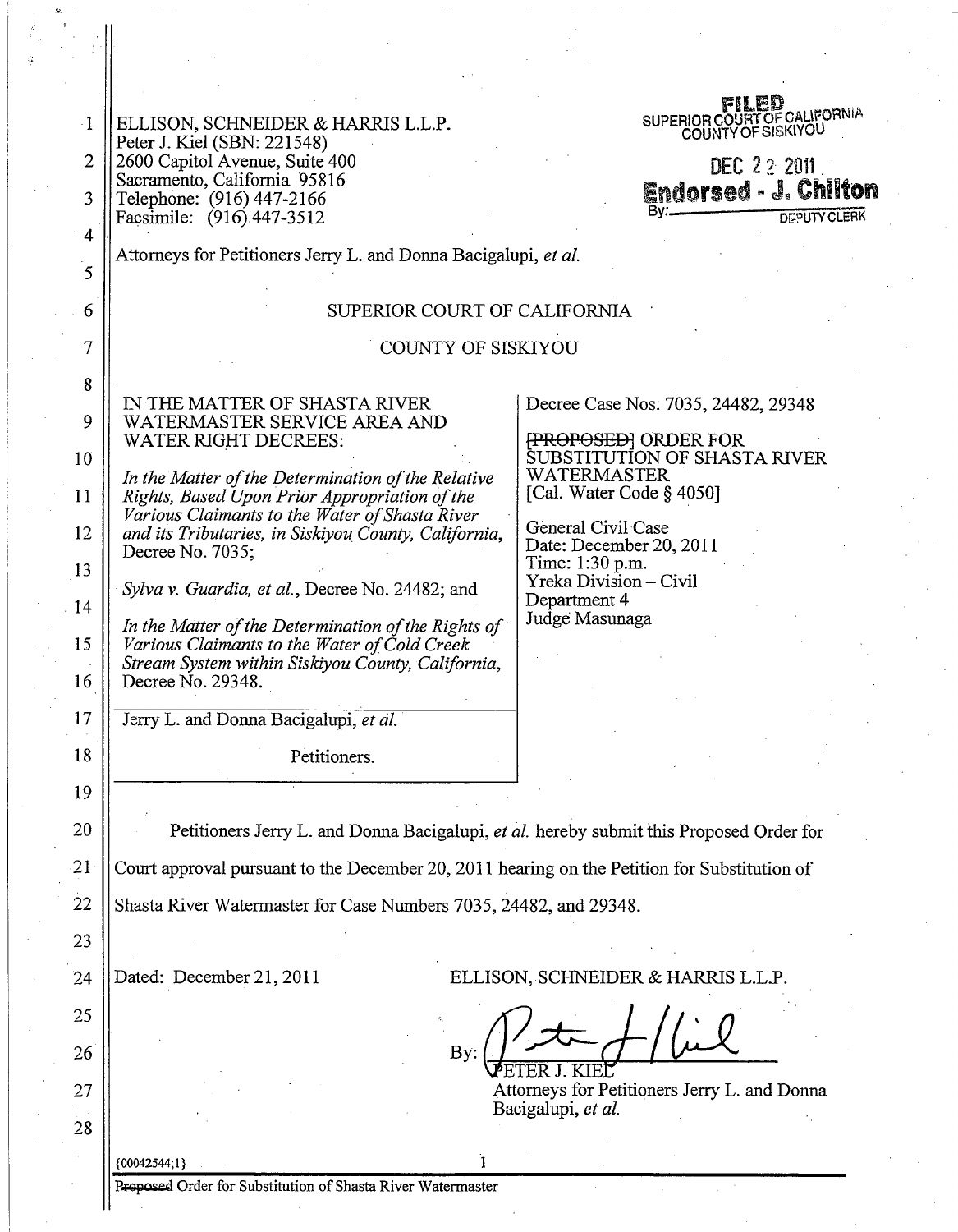### **[PI01'8sedl ORDER**

counsel, The Petition for Substitution of Shasta River Watermaster came on regularly for hearing on December 20, 2011. The Court, having considered the Petition and heard arguments of

FINDS that:

1. The proposed Watermaster, Scott Valley and Shasta Valley Watermaster District, will be ready to assume the role of Watermaster of the Shasta River Watermaster Service Area effective February 1,2012 or earlier date as mutually agreed to by Scott Valley and Shasta Valley Watermaster District and the California Department of Water Resources.

The Court having considered the foregoing findings and good cause appearing therefore, ORDERS that the Petition be, and hereby is, GRANTED, and that *In the. Matter ofthe Determination ofthe Relative Rights, Based Upon Prior Appropriation ofthe Various Claimants to the Water ofShasta River and its Tributaries, in Siskiyou County, California,* Decree No. 7035 (dated December 30, 1932); *Sylva* v. *Guardia, et aI,* Decree No. 24482, Opinion and Decision, (dated December 17, 1971) and Judgment (dated April 28, 1972); and *In the Matter ofthe Determination ofthe Rights ofVarious Claimants to the Water ofCold Creek Stream system 18, within Siskiyou County, California,* Decree No. 29348, (dated June 5, 1978), be MODIFIED as  $19$  || follows:

Watermaster. The Scott Valley and Shasta Valley Watermaster District is appointed Watermaster for the Shasta River Watermaster Service Area to replace the Department of Water Resources-appointed Watermaster effective February 1, 2012, or earlier date mutually agreed to by the Scott Valley and Shasta Valley Watermaster District and the Department of Water 1. Resources. Appointment of Scott Valley and Shasta Valley Watermaster District as

2. Upon the' effective date of appointment of Scott Valley and Shasta Valley 27 Watermaster District as Watermaster, the Department of Water Resources shall not be  $28$  responsible for ensuring the fulfillment of any of the duties and obligations of Part 4 of Division  $\{00042544;1\}$   $1$ 

[Proposed] Order Approving Substitution of Shasta River Watermaster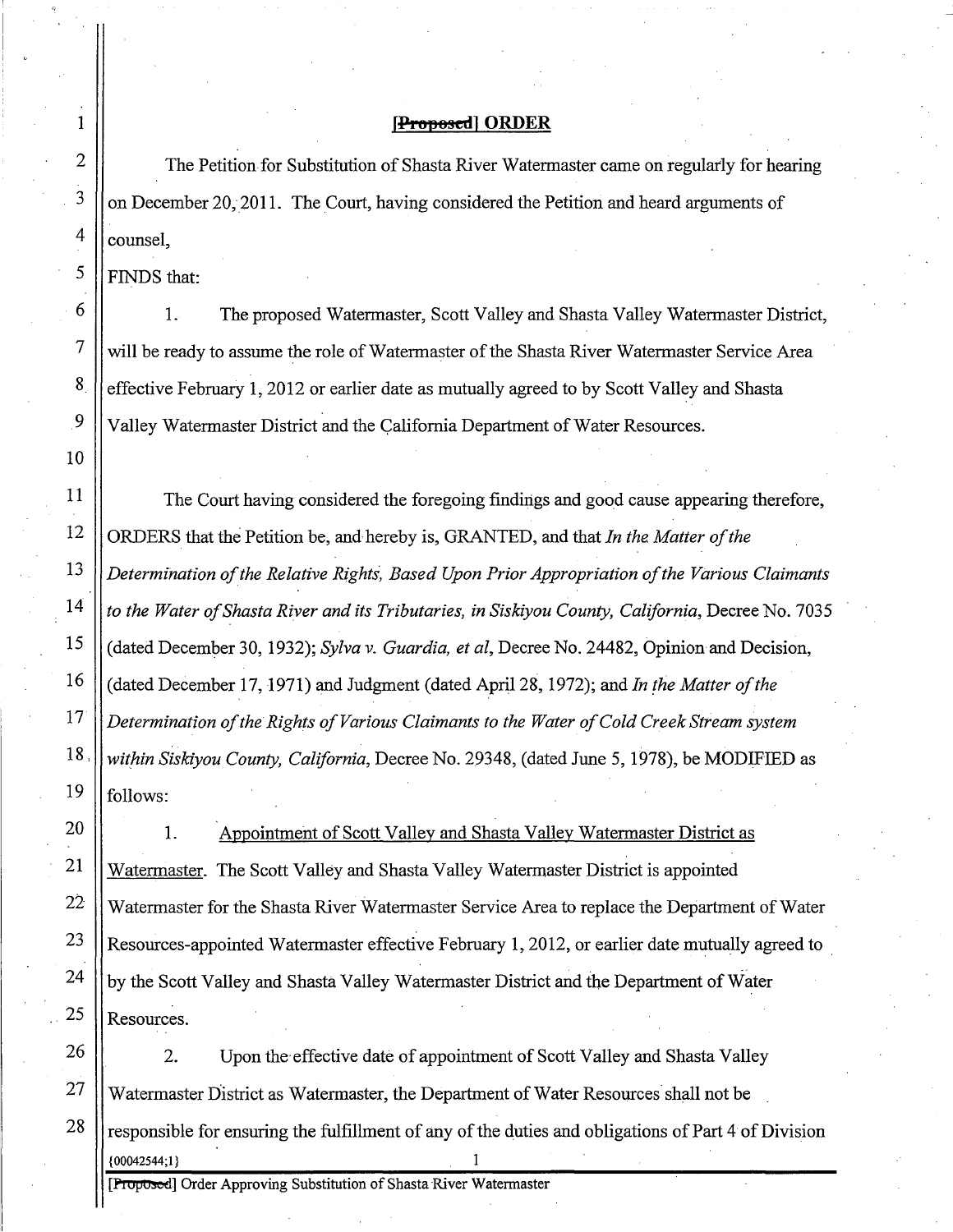1 2 ofthe Water Code, section 4000 *et seq.,* including any responsibility for the funding ofthe . . 2 expenses of administration or distribution pursuant to Chapter 7 of Part 4, section 4200 *et seq.*, 3 for the Shasta River Watermaster Service Area.

4 3. Vesting of Water Code Watermaster Authorities. The Scott Valley and Shasta 5 Valley Watermaster District is vested with all authorities granted by Part 4 of Division 2 of the 6 Water Code, section 4000 *et seq.*, with the exception of sections 4025-4026, 4050, subdivision 7  $\vert$  (a), 4051, 4279 and 4351-4358.

8 (a) This substitution of watermaster does not limit the authority granted to the 9 Scott Valley and Shasta Valley Watermaster District to enlarge, reduce, consolidate, or abolish 10 the Shasta River Watermaster Service Area in accordance with section 4032.

 4.. Existing Authorities and Obligations Not Affected. This substitution of watermaster does not limit the authorities granted to the Scott Valley and Shasta Valley Watermaster District under any other provision oflaw or relieve the Scott Valley and Shasta Valley Watermaster District of any obligations imposed by any other provision oflaw.

15 | S. Regulations. The Scott Valley and Shasta Valley Watermaster District may adopt 16 || reasonable regulations to secure distribution of water in accordance with determined rights as  $17$  || may be needed, and any such regulations shall be lodged with this Court.

18 | 6. Annual Reports. The Scott Valley and Shasta Valley Watermaster District shall 19 | prepare annual reports of watermaster service that identify the persons who have diverted water, 20 the general place of use, and the quantity that has been diverted from each source. The annual 21 || reports are intended to satisfy the Water Code section  $5101(e)$  exemption from filing statements 22  $\parallel$  of water diversion and use. The Scott Valley and Shasta Valley Watermaster District shall lodge 23  $\parallel$  the annual reports with this Court by January 1 of each year.

24 | T. Employment of Deputy Watermaster. The Scott Valley and Shasta Valley 25 Watermaster District may contract with or employ one or more persons or firms to assist with the 26 | watermaster functions and to serve as deputy watermaster(s).

27 | 8. Notice of Appointment of Deputy Watermaster. The Scott Valley and Shasta 28 Valley Watermaster District shall lodge with this Court notice of appointment of any deputy {00042544;1} 2

[Proposed] Order Approving Substitution of Shasta River Watermaster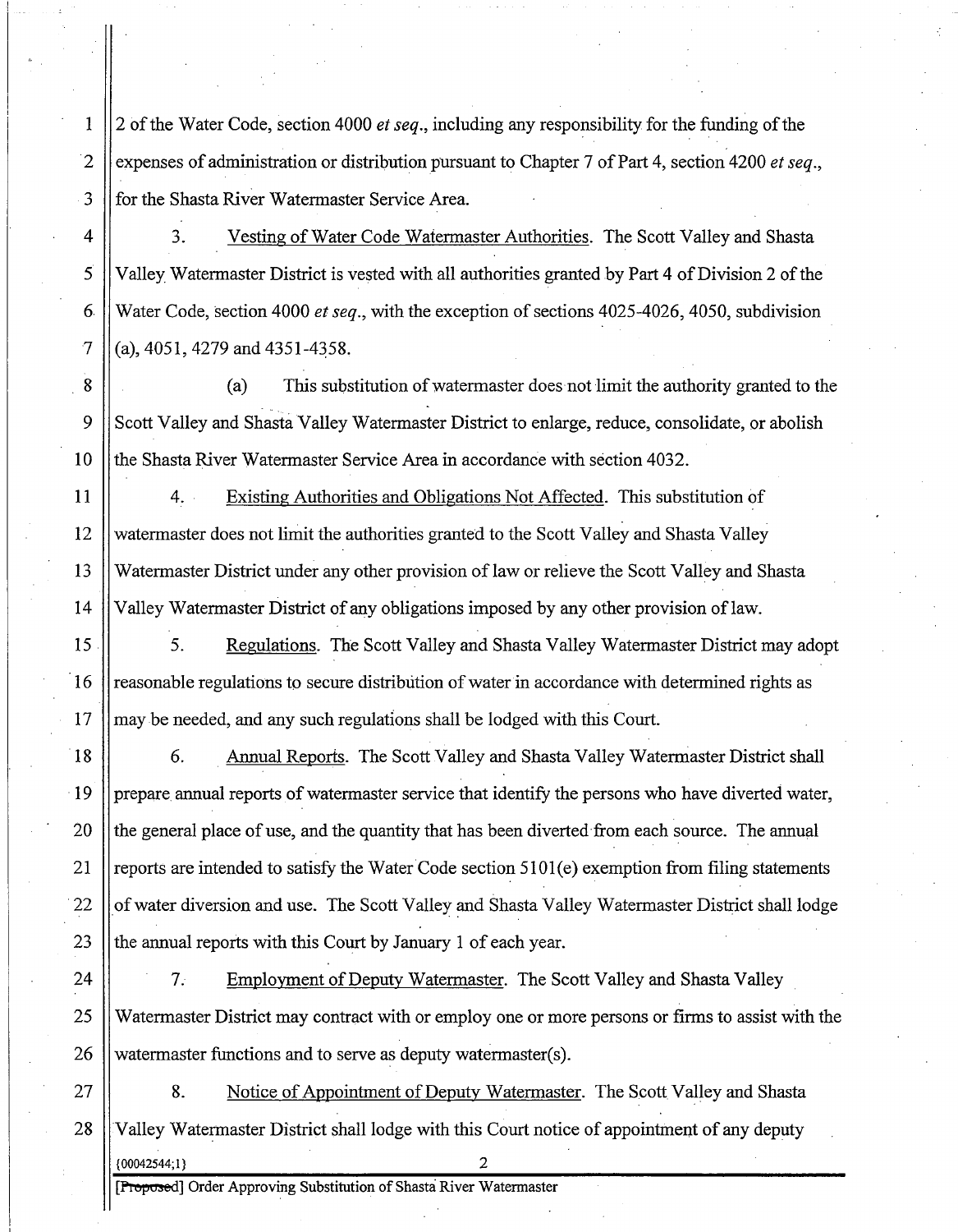1 watennaster the Scott Valley and Shasta Valley Watennaster District may contract with or 2  $\parallel$  employ.

3 9. Adoption of Annual Budget and Proposed Apportionment Beginning in Fiscal 4 Year 2012/2013. For fiscal year 2012/2013 and thereafter, the Scott Valley and Shasta Valley 5 Watennaster District shall, before June 15 of each year, adopt a proposed budget showing the  $6 \parallel$  amount of money estimated to be necessary to pay the costs of administration of the Shasta River 7 Watermaster Service Area and the distribution ofwater therein for the ensuing fiscal year, and 8 Shall propose an apportionment of the budgeted amount of money among the water right holders. 9 Within the Shasta River Watermaster Service Area.

10 (a) The proposed budget shall include: (1 ) expenses theretofore incurred for 11  $\parallel$  the payment of which funds are not available; (2) the cost of the annual watermaster report 12 | required by Paragraph 6, above; (3) a reasonable estimate for contingencies; and (4) other costs 13 | of administration of the service area or of distribution of water therein. The proposed budget 14  $\parallel$  may include a reasonable estimate of the amount of money needed to establish a working capital 15 || reserve. In adopting a budget, the Scott Valley and Shasta Valley Watermaster District shall use 16 the methodology set forth in Water Code sections 4225 to 4228. In the absence of objections 17 filed with the Court, or on good cause shown after a hearing if objections are filed, the budget 18 || will be approved by the Court.

19 (b) In proposing an apportionment of the budgeted amount of money among 20 || the water right holders within the Shasta River Watermaster Service Area, the Scott Valley and 21 Shasta Valley Watermaster District may use any reasonable methodology, including but not 22 limited to the methodology set forth in Water Code sections 4251 to 4254.

23 (c) The proposed budget and apportionment shall be served on the water right 24 | holders within the Shasta River Watermaster Service Area and filed with the Court before June 25  $\parallel$  15. Objections to the budget and apportionment shall be filed with the Court within 15 days of  $26$  | service on the water right holders. In the absence of objections filed with the court, or on good 27  $\parallel$  cause shown after a hearing if objections are filed, the apportionment will be approved by the 28 Court. Objections to the apportionment shall be (1) limited to whether the apportionment is  ${00042544;1}$ 

**[Froposce]** Order Approving Substitution of Shasta River Watermaster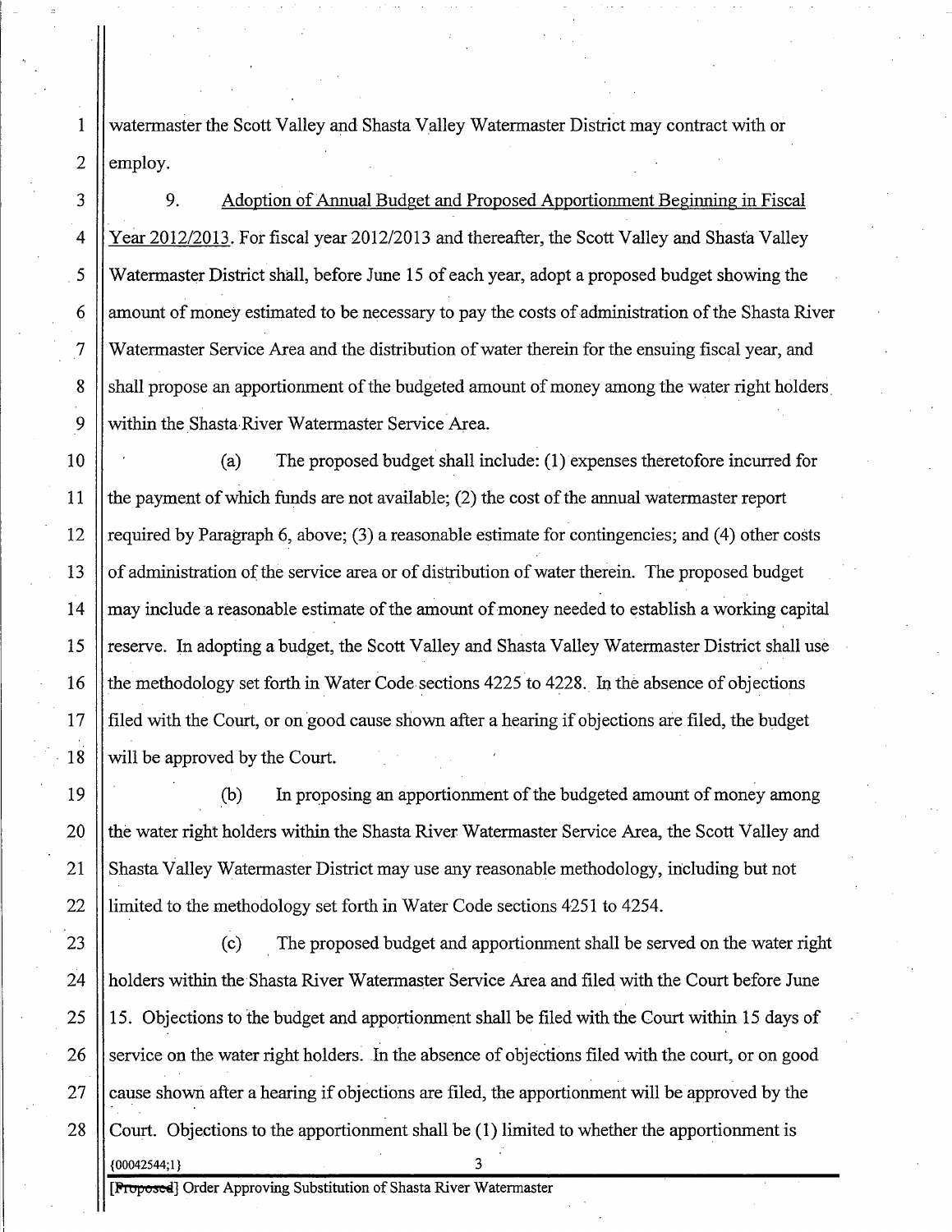1 consistent with'the methodology set forth in Water Code sections 4251 to 4254, and (2) set for' 2 hearing in the manner provided for a noticed motion with notice to be given to the watermaster, 3 Scott Valley and Shasta Valley Watermaster District, and to each other water right holder who 4 || may be affected in any manner by such objection. So that the Scott Valley and Shasta Valley 5 Watermaster District may comply with Water Code section 4275 requiring that the watermaster 6 certify apportionments to the Siskiyou County Auditor by August 10 for inclusion on the  $\sigma$ . 7 | property tax bills, such objections are to be heard and decided by July 31 in order to affect the 8 Current fiscal year. If an objection is not heard and decided by July 31, the current fiscal year 9 budget and apportionment shall be unaffected, and the results of the objections, if any, shall be 10 || reflected in the next fiscal year budget and apportionment.

11 | 10. Certification and Collection of Apportionment Beginning in Fiscal Year 12 2012/2013. For fiscal year 2012/2013 and thereafter, the apportionment shall be certified and  $13$  | collected as follows:

14 (a) The Scott Valley and Shasta Valley Watermaster District shall, except as 15 provided in paragraph 10(b), on or before August 10th of each year, certify to the Siskiyou 16 County Auditor and the Siskiyou County Board of Supervisors the amount required in order to 17 pay the apportionments for the ensuing fiscal year, to be levied on the land used in the storage or 18 diversion, conveyance or distribution of water stored or diverted under the right and the land on 19 Which the water is, or is entitled to be, used. The certification ordered herein shall have the same 20 | legal effect as though it were a certification pursuant to Water Code section  $4275$ .

21 (b) As to any owner ofwater rights that is a county, municipality, district, 22 political subdivision, public corporation, or state agency, or is a public utility as defined in the 23 || Public Utilities Code, the Scott Valley and Shasta Valley Watermaster District shall, on or before 24 the 15th day of June of each year, serve on each such owner named in the budget and 25  $\parallel$  apportionment prepared pursuant to paragraph 9 above a true copy thereof. A copy so served 26 Shall have the same effect as to such owners as though it were a copy of the statement referenced 27 lin Water Code section 4300.

 $28$   $1111$ 

{00042544;1} 4

[Proposed] Order Approving Substitution of Shasta River Watermaster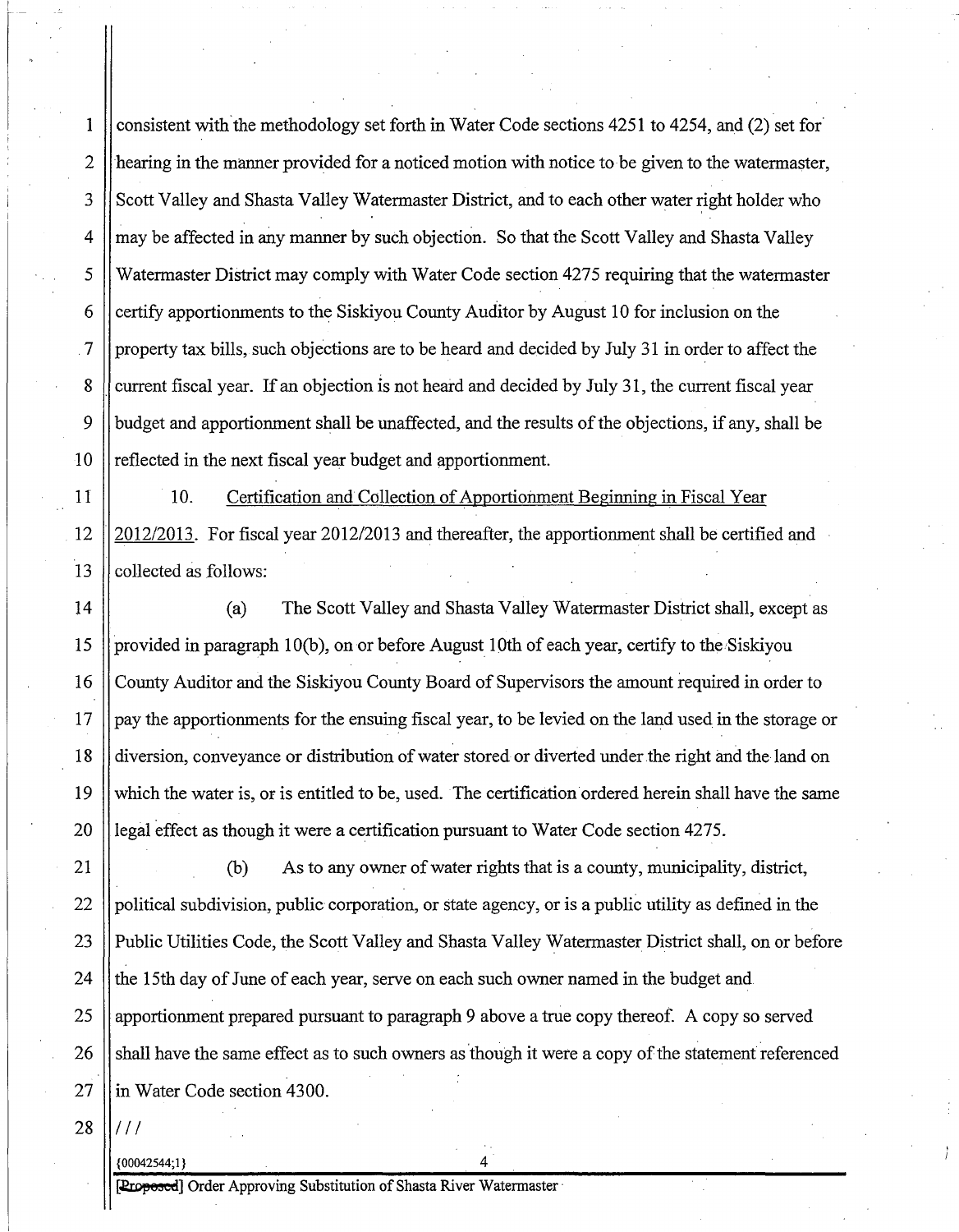1 11. Apportionment for Fiscal Year 2011/2012. The Department ofWater Resources 2 has adopted a budget and apportionment for watermaster operations in the Shasta River 3 Watermaster Service for Fiscal Year 2011/2012. The Department of Water Resources has billed 4 for Fiscal Year 2011/2012 service by certifying to the Siskiyou County Auditor the amounts to  $5 \parallel$  be included on County property tax bills in accordance with Water Code section 4275 et seq. and 6 directly billed public agencies in accordance with Water Code section 4300 et seq. The proceeds 7 of the Fiscal Year 2011/2012 apportionment shall be distributed pro rata to the Department of 8 Water Resources and Scott Valley and Shasta Valley Watermaster District in accordance with 9 the effective date of appointment of Scott Valley and Shasta Valley Watermaster District as 10 Watermaster, as follows:

11 (a) As to the proceeds collected by Siskiyou County, the Siskiyou County 12 Auditor shall distribute the proceeds of the apportionment pro rata to the Department of Water 13 Resources and' Scott Valley and Shasta Valley Watermaster District in accordance with the 14 effective date of appointment of Scott Valley and Shasta Valley Watermaster District as 15 Watermaster.

16 (1) For example, if the Scott Valley and Shasta Valley Watermaster 17 District assumes the role ofWatermaster effective December 1, 2011, the Auditor shall distribute 18 || five-twelfths (5/12) to the Department of Water Resources (for its five-month service as 19 Watermaster from July 1 to November 30,2011) and seven-twelfths (7/12) to the Scott Valley. 20 || and Shasta Valley Watermaster District.

21 (b) As to the direct billing proceeds collected by the Department of Water 22 Resources, the Department of Water Resources shall distribute the proceeds of the 23 || apportionment pro rata to the Department of Water Resources and Scott Valley and Shasta 24 | Valley Watermaster District in accordance with the effective date of appointment of Scott Valley 25 and Shasta Valley Watermaster District as Watermaster in accordance with the examples 26 | provided in paragraph  $11(a)(1)$ .

27 (c) The Department of Water Resources shall provide to the Scott Valley and 28 Shasta Valley Watermaster District an accounting of the actual watermaster services provided by {00042544;1}

[**Proposcd**] Order Approving Substitution of Shasta River Watermaster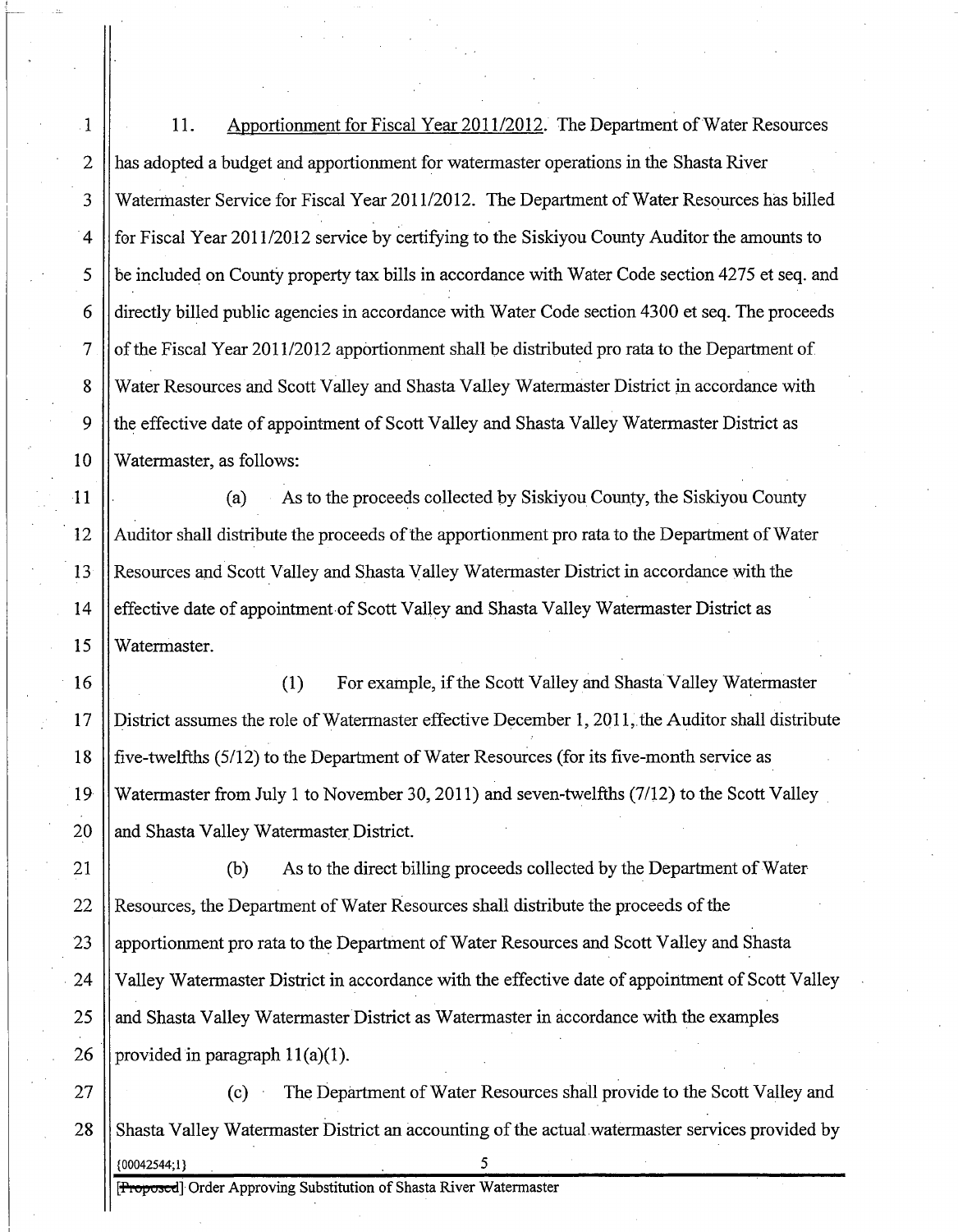1 the Department of Water Resources each month during Fiscal Year 2011/2012 until the effective 2 date of the appointment of Scott Valley and Shasta Valley Watermaster District. If the proceeds 3 | of the apportionment received by the Department of Water Resources exceed the actual services 4 | provided, the Department of Water Resources shall remit the balance to the Scott Valley and 5 Shasta Valley Watermaster District.

6 12. Waterflow Measuring Devices. The Department of Water Resources and the 7 Scott Valley and Shasta Valley Watermaster District shall enter into an agreement or 8 memorandum of understanding for the transfer to the Scott Valley and Shasta Valley 9 Watermaster District of fixed waterflow measuring devices installed by the Department of Water 10 Resources and for the future maintenance, operation and funding of waterflow measuring 11 devices by the Department ofWater Resources that will not be transferred to the Scott Valley l2 and Shasta Valley Watermaster District.

13 (a) All rights, duties, and obligations of the Department of Water Resources 14 in those fixed waterflow measuring devices shall accompany the transfer ofthose facilities and 15 Shall be assumed by the Scott Valley and Shasta Valley Watermaster District, and the Scott 16 || Valley and Shasta Valley Watermaster District shall hold the Department of Water Resources 17 harmless for any and all claims or causes of action relative to the items transferred that arise 18 Subsequent to the transfer.

19 13. This Order shall not be deemed to modify any provisions of water right Decree 20 Nos. 7035, 24482 and 29348 or amendments, supplements or orders thereto, except as necessary 21 It to effectuate the appointment of the Scott Valley and Shasta Valley Watermaster District as 22 Il Watermaster.

DEC 22 2011

# LAURA **MASUNAGA**

Judge of the Superior Court of Siskiyou County

[Proposed].Order Approving Substitution of Shasta River Watermaster

 ${600042544:1}$  6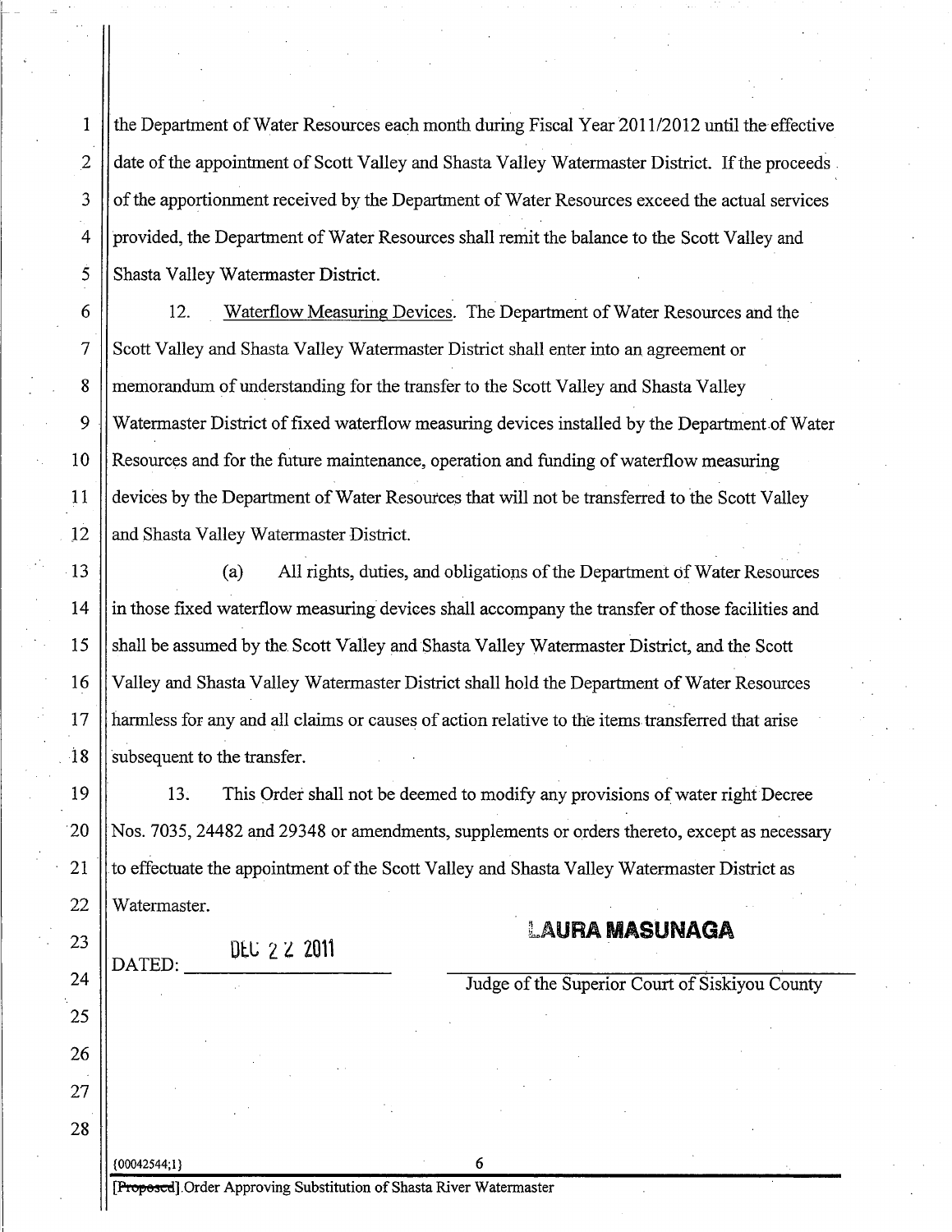## PROOF OF SERVICE

### I declare that:

I am employed in the County of Sacramento, State of California. I am over the age of eighteen years and am not a party to the within action. My business address is ELLISON, SCHNEIDER & HARRIS; 2600 Capitol Avenue; Sacramento, California 95816; telephone (916) 447-2166.

. On December 29, 2011, I served the attached *Order for Substitution of Shasta River Watermaster* by putting a true copy thereof in a sealed envelope, with First Class postage thereon fully prepaid, in the United States mail at Sacramento, California, addressed to each person shown on the attached service list.

I declare under penalty of perjury that the foregoing is true and correct and that this declaration was executed on December 29,2011, at Sacramento, California.

Gina Pomilia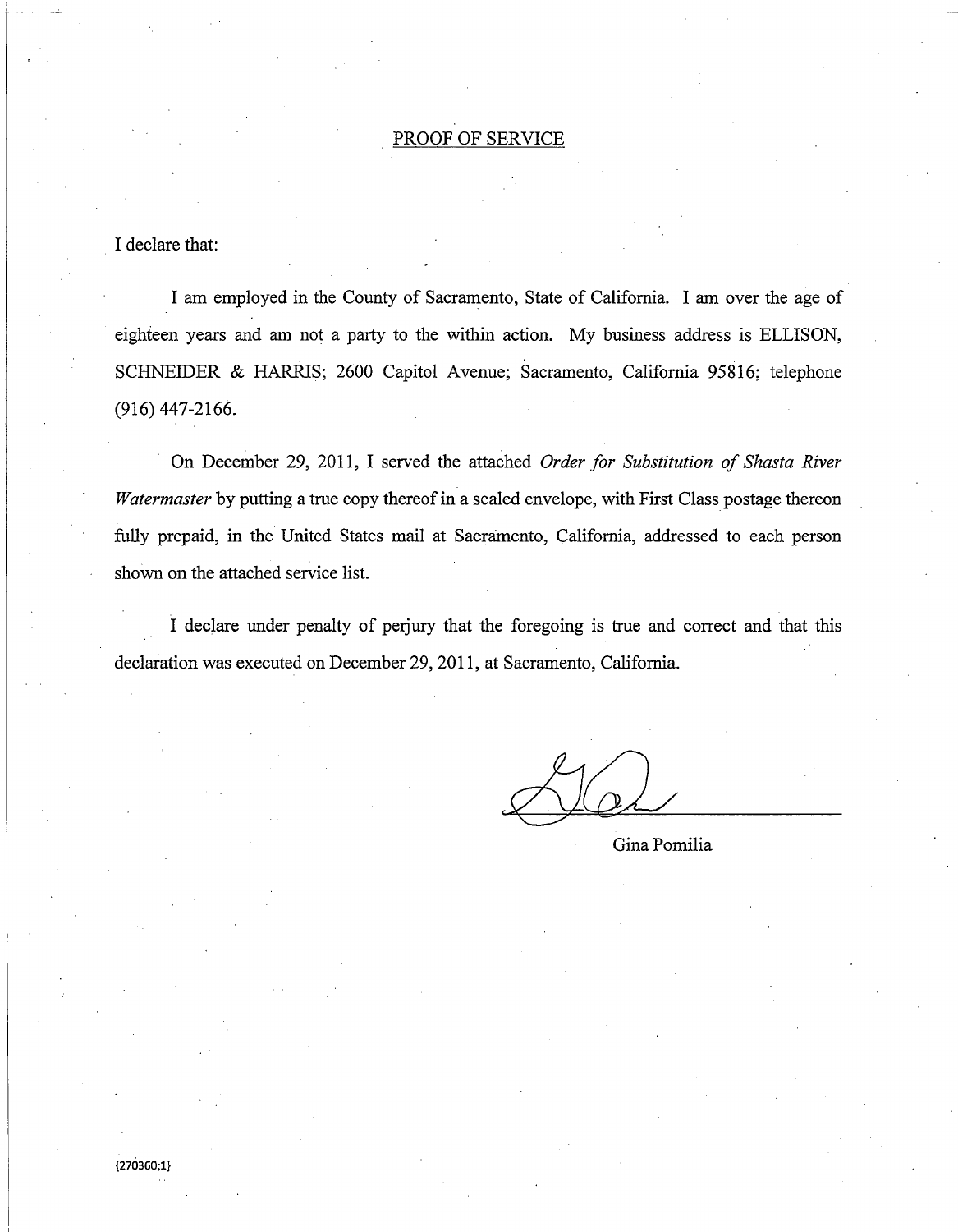### **SERVICE LIST**

LEMOS JIM E TRUST 9712 AGER BESWICK ROAD MONTAGUE CA 96064-9418

FOGARTY THOMAS J & ROSALE **MAE TRUST** 3270 ALPINE ROAD PORTOLA VALLEY CA 94028

**BOOS PAUL N & MARGARET E TRUST** 16038 AGER BESWICK ROAD MONTAGUE CA 96064-9435

SYLVA RANCH LLC C/O DAVID SYLVA PO BOX 449 **MONTAGUE CA 96064-0449** 

TABLE ROCK RANCH **PARTNERSHIP** DBA TABLE ROCK CATTLE CO 12531 TABLE ROCK ROAD MONTAGUE CA 96064-9685

PASERO MADERAL SOULE LE C/O JON BURKE PO BOX 863 MONTAGUE CA 96064-0863

MC DONALD JAMES O & KATHLEEN TRUST PO BOX 1665 YREKA CA 96097-1665

FIOCK E C & SONS ETAL 2725 YREKA AGER ROAD YREKA CA 96097

MANLEY ROBERT P & LAURIE A TRUST **PO BOX 275 MONTAGUE CA 96064-0275** 

TAYLOR ROBERT K & CHRISTEN  $\mathbf N$ 2221 FRANCISCO DRIVE NEWPORT BEACH CA 92660-3730

BULCROFT STEVEN J & EILEEN I 1800 GREGORY MT ROAD **MONTAGUE CA 96064-9211** 

PEACEMAKER MARK & **KIMBERLY** 1704 GREGORY MTN ROAD MONTAGUE CA 96064

MICKE WILLIAM A & LORI A **TRUST** 4100 E HIWAY 3 MONTAGUE CA 96064-9288

CAMPBELL DEAN F & **MARCETTA** 531 OLD MONTAGUE ROAD MONTAGUE CA 96064

**LEMOS JIM** 9712 AGER BESWICK ROAD MONTAGUE CA 96064-9418

TINAMIT JUNAN ULEU-EARTH PEOPLES UNITED PO BOX 96 YREKA CA 96097-0096

WILLIAMS NICHOLAS ETAL WALLAND MANOR BRINKERS LANE WADHURST EAST SUSSEX UK TN56LL1 ENGLAND

BACIGALUPI JERRY L & DONNA L

PO BOX 309 **MONTAGUE CA 96064-0309** 

CARRIER JAMES E & BETTY J 12920 DAVIS ROAD MONTAGUE CA 96064-9789

PETERS MICHAEL T & BRANDY **ETAL** 323 N MAIN STREET YREKA CA 96097-2589

HIMMEL PETE & ANNA M TRUST DBA RIVERBEND RANCH 2215 YREKA AGER ROAD YREKA CA 96097-9449

FIOCK NORMAN E JR TRUST  $C/O$ 409 W CENTER ST YREKA CA 96097-2809

DEROO BRYAN 2020 STANLEY HILLS DRIVE LOS ANGELES CA 90046

JONES ELLIS R TRUST 1912 GREGORY MOUNTAIN **ROAD** MONTAGUE CA 96064-9328

**CENA ARIC S** 200 MERRITT AVENUE MOUNT SHASTA CA 96067-2715

FRIEDMAN LARRY S & LINDA J **TRUST** 3626 EAST HIGHWAY 3 MONTAGUE CA 96064

SKILLEN LINDA F PO BOX 31 YREKA CA 96097-0031

MARVIN RICHARD E TRUSTEE 1009 QUARRY CT YREKA CA 96097-9432

DICKSON SAMANTHA J 695 OLD MONTAGUE RD MONTAGUE CA 96064

SMILEY DEAN E PO BOX 574 YREKA CA 96097-0574

KOSA JAMES & MARGARET 1309 GLENWOOD RD SACRAMENTO CA 95864-2714

DEBENEDETTI JOHN & M **SHARON** 731 OLD MONTAGUE ROAD MONTAGUE CA 96064

**EASTON EDWIN L ETAL** PO BOX 397 MONTAGUE CA 96064-0397

PETERS THEODORE A & ELAINE TR 201 HOLCOMB ROAD. MONTAGUE CA 96064

SILVER JAMES S & ILENE M TRUST C/O APS PO BOX 111 **GROVER BEACH CA 93483-0111** 

TAYLOR LAURENCE E & ELIZABETH A TRUST 431 HOLCOMB ROAD **MONTAGUE CA 96064-9235** 

SPEARIN MICHAEL E & **JENNIFER** 2219 YREKA AGER RD YREKA CA 96097

NEWTON ALBERT H JR ETAL **BOX 188** YREKA CA 96097-0188

CARDOZA ADELINE M TRUST 3710 LOUIE ROAD **MONTAGUE CA 96064-9792** 

MALLETT HIDDEN VALLEY RANCH PRTSHP PO BOX 3570 DANA POINT CA 92629-8570

LEE STEPHEN WILLIAM JR 23009 SLOUGH ROAD WEED CA 96094-9585

SILVA MITCHELL A & CYNTHIA D 23131 SLOUGH ROAD **WEED CA 96094** 

SILVA BRUCE D & CHERYL D **BOX 538** ANGELS CAMP CA 95222

AMEN G IVAR & CHERYL L ETAL PO BOX 0230 COTTONWOOD CA 96022

MC HENRY GLEN ETAL 809 OLD MONTAGUE RD MONTAGUE CA 96064-9280

**FASIG LESTER H & JEAN B TRUST** 3507 GREENHORN ROAD YREKA CA 96097

MEAMBER DONALD L JR & SHEILA L TRUST 5800 RESERVOIR ROAD **MONTAGUE CA 96064-9578** 

CAMPBELL KAREN J 409 HOLCOMB ROAD **MONTAGUE CA 96064-9235** 

**TERRY HOWARD E** 520 HOLCOMB RD MONTAGUE CA 96064-9292

LEMOS ANTONE C 3525 E HWY 3 MONTAGUE CA 96064

THE NATURE CONSERVANCY C/O CALIFORNIA REGIONAL COUNSEL 201 MISSION STREET FL 4 SAN FRANCISCO CA 94105-1832

EMERSON INVESTMENTS INC BOX 496014 REDDING CA 96049-6014

RICHARDS ROY H & DANA A **TRUST** 1624 N ARBOLEDA DRIVE MERCED CA 95340

SOLUS DONALD F & KARI M **TRUST** 23105 SLOUGH ROAD WEED CA 96094-9586

DUNCAN WILLIAM B  $\&$ DARLENE L ETAL 22909 SLOUGH ROAD WEED CA 96094-9584

**SKIFF SANDRA JOAN** 23905 EDGEWOOD ROAD **WEED CA 96094**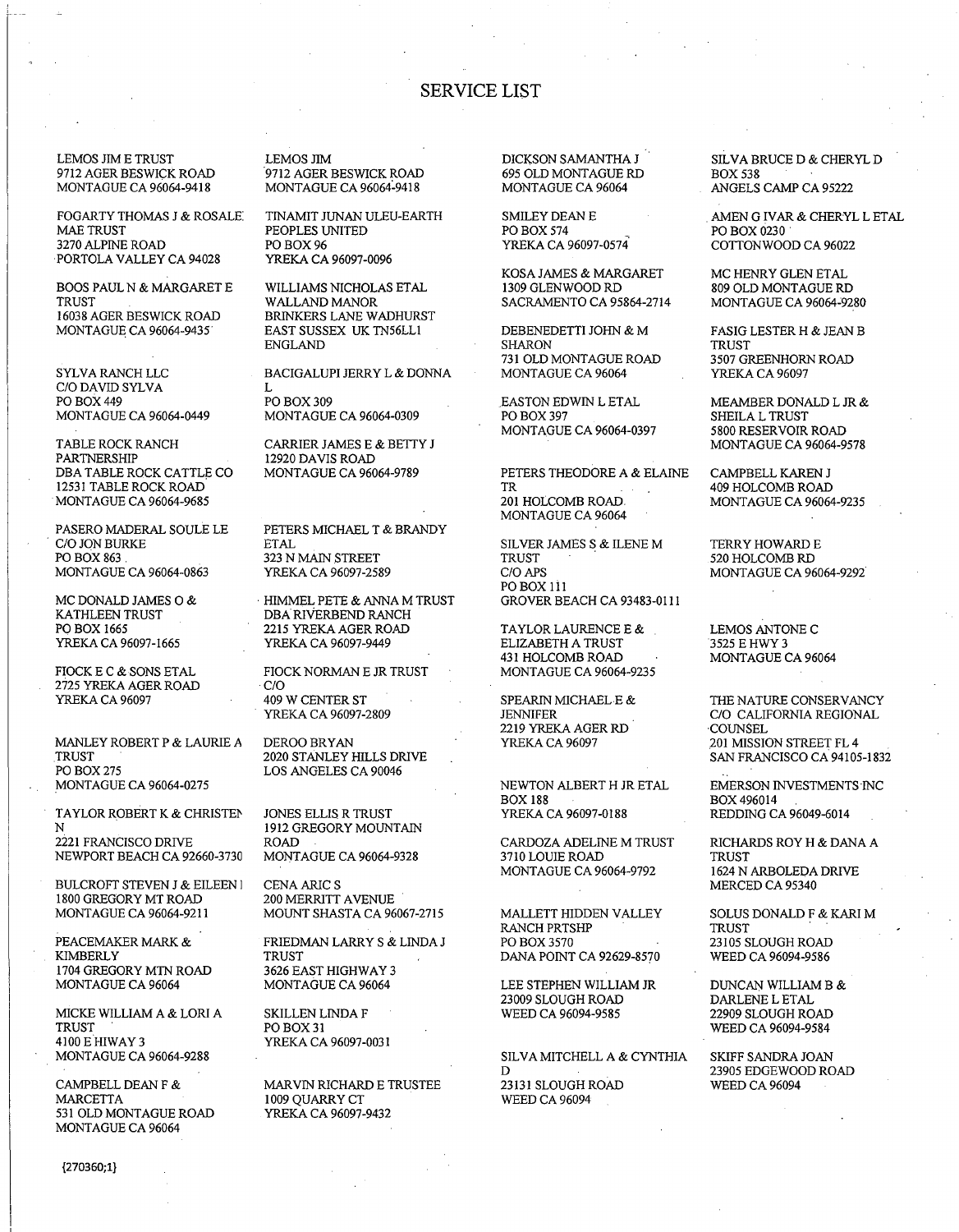4916 1/2 MILLS ROAD WEED CA 96094-9587. 24438 CREAMERY LANE WEED CA 96094-9587.

EXEMPTION TRUST ETAL 19030 RAINBOW WAY SAN MATEO CA 94402 PO BOX 99<br>C/O SAMUEL B JACKSON WEED CA 96094-9722 WEED CA 96094 C/O SAMUEL B JACKSON 2004 HOY ROAD

HOY WILLIAM ALBERTIS ETAL CARR SHELLEY 3501 HOY ROAD 24907 1ST STREE 3501 HOY ROAD 24907 1ST STREET<br>WEED CA 96094-9544 WEED CA 96094-9578

MACKINTOSH DONALD M & LEMOS KENNETH S & AMBER L JUDITH E TRUST  $249001$  ST STREET JUDITH E TRUST<br>
5322 HOY ROAD<br>
WEED CA 96094

 $\begin{array}{ll}\text{MULVIHILL THOMAS F JR ETAL} & \text{MOLE-RICHARDSON CO} \\ \text{24911 FIRST STREET} & \text{937 N SYCAMORE AVE} \end{array}$ 24911 FIRST STREET<br>
WEED CA 96094-9578<br>
HOLLYWOOD CA 90038

24900 1ST STREET REDDING CA 96099-2400<br>WEED CA 96094

TRUST SCHOOLDIST

14735 BIG SPRINGS ROAD.<br>WEED CA 96094

P O BOX 990861 WEED CA 96094 MOUNT SHASTA CA 96067-1319<br>REDDING CA 96099-0861

SMITH RICHARD A & CAROL S WAGNER PETER E & ELIZABETH FITZGERALD DONALD W & SAMES PHILIP W & KATHLENE 25331 OLD EDGEWOOD ROAD RTRUST 25331 OLD EDGEWOOD ROAD RIRUST NEXT KATHLEEN ETAL 1500 ALVES ROAD WEED CA 96094-9719 24330 EDGEWOOD ROAD 2738 NIGHHAWK LANE WEED CA 96094

FREEMAN GARY J & ELINORE M DAHLQUIST DAVID & CAROL MC KINNIS MICHAEL K & SUSAI WASSER LYNN S TRUST <br />
987 VIA MONTANAS <br />
4215 COLUMBINE RD CONCORD CA 94518

C/O DANIEL MILLS 23334 EDGEWOOD ROAD C LUMBER CO

11847 OAK RUN RD CORP 24457 CREAMERY LANE CO C/O MARTIN ZWANZIGER<br>P O BOX 6 WEED CA 96094-0006

JACKSON S C & VIRGINIA GOLTZ CARL E & DEBORAH BOX 5902 TRUST

LUIZ LEONARD J & BARBARA J BROADHEAD WILLIAM G TRUST WEED CA 96094-9719 WEED CA 96094<br>TRUST 5350 HOLLISTER AVENUE STE #D TRUST 5350 HOLLISTER AVENUE STE #D

LEMOS AMBER LEE LASSEN CANYON NURSERY INC<br>FARNSWORTH PO BOX 992400 FARNSWORTH PO BOX 992400 WEED CA 96094-9525

PARKER PETER K & SUSAN J BUTTEVILLE UNION ELEM TRUST 25801 OLD HIGHWAY 99 C/O BUTTEVILLE ELEMENTARY CARY MITCHELL ALBERT III & KERNBERG.MARTIN E & KARRIE WEED CA 96094

ACQUISTAPACE EUGENE M & ANDRIGHETTO LOUIE J TRUST SHANNON MICHAEL P & GLORI, HEGSETH DAVID L &NOMA K

24330 EDGEWOOD ROAD 2738 NIGHHAWI 2253 NEED CA 96094 WEED CA 96094-9100

MILLS RANCH FONTIUS DAVID H TRUST MC MAHON ROBERT M & MONA MICHIGAN CALIFORNIA<br>C/O DANIEL MILLS 23334 EDGEWOOD ROAD C

26538 OLD EDGEWOOD RD<br>WEED CA 96094-9719

43099 SANTA BARBARA CA 93111-2326 KROETCH MICHAEL J & BOYER EDDY PETER J & BONNIE L WEED CA 96094-9545 . TRUST TRUST PAIGE R TRUST TRUST TRUST TRUST TRUST TRUST TRUST TRUST TRUST PO BOX 870 12205 N OLD STAGE RD PO BOX 870<br>WEED CA 96094-9522 WEED CA 96094-0870

 $12116$ N OLD STAGE ROAD WEED CA  $96094$ 

QUILICI THOMAS DETAL CERVELLI ROBERT & SWIFT 42 ALTA WAY CAROLYN CAROLYN<br>CORTE MADERA CA 94925-1502 2629 KERYL LANE

NEWLUN WILLIAM C & GERI H JAMES JUDY L<br>11603 N OLD STAGE ROAD 313 POND VIEW LANE 11603 N OLD STAGE ROAD 313 POND VIEW LANE<br>WEED CA 96094 NEWCASTLE CA 95658-9417

WEED CA 96094 SCHOOL PAULETTE ANN TRUST FINKEL TRUST 24512 EDGEWOOD ROAD 11835 NORTH OLD STAGE ROAD WEED CA 96094

DEBORAH L TRUST BOX 153 MARGARET R TRUST 3015 NIGHTHAWK LANE WEED CA 96094-9521

SHERRYM 25235 OLD EDGEWOOD ROAD POBOX 1319 SUSIEEETAL

JULIED 2726 DEBBIE COURT M TRUST 25639 OLD EDGEWOOD ROAD SAN CARLOS CA 94070 BOX655 . 1324 ALVES DRIVE WEED CA 96094-0655

24466 CREAMERY LANE M 4215 COLUMBIN<br>WEED CA 96094 1522 ALVES ROAD WEED CA 96094 WEED CA 96094

MEDFORD OR 97501-1669

GUADAGNAJOHN ZWANZIGER LAND & CATTLE SINGLETON MARY A ROSEBURG FOREST PRODUCTS ROSEBURG OR 97470-1088

J H BAXTER & CO BUTCHER FRED A & SHARON S<br>BOX 5902 TRUST

BERGER MARILYN TRUST LINDLER DANIELLE & DUSTIN<br>26538 OLD EDGEWOOD RD l2230 N OLD STAGE ROAD

OLIVER JOHN L & JOYCE L RYAN MATTHEW S & GIGI R<br>590 MAIN ST **PO BOX 1346** 590 MAIN ST POBOX 1346

5322 HOY ROAD WEED CA 96094 HILTON GARNET A TRUST SABANKAYAMUSTAFA TRUST 12125 N OLD STAGE RD<br>WEED CA 96094-9522

SAN FRANCISCO CA 94117

LEA LLOYD JAMES II & ANDRIGHETTO GARY SMITH WILLIAM G & WELLIVER PAUL R & DEBRA R DEBORAH L TRUST BOX 153 MARGARET R TRUST 3015 NIGHTHAWK LANE

SHUFELBERGER ALAN & SHIVY GREGORY & SYLVIA . ADAMS DENNIS A GOODSON RAYMOND EUGENE & SHERRY M 3139 . ADAMS DENNIS A SUSIE E ETAL ANN ARBOR MI 48103-9743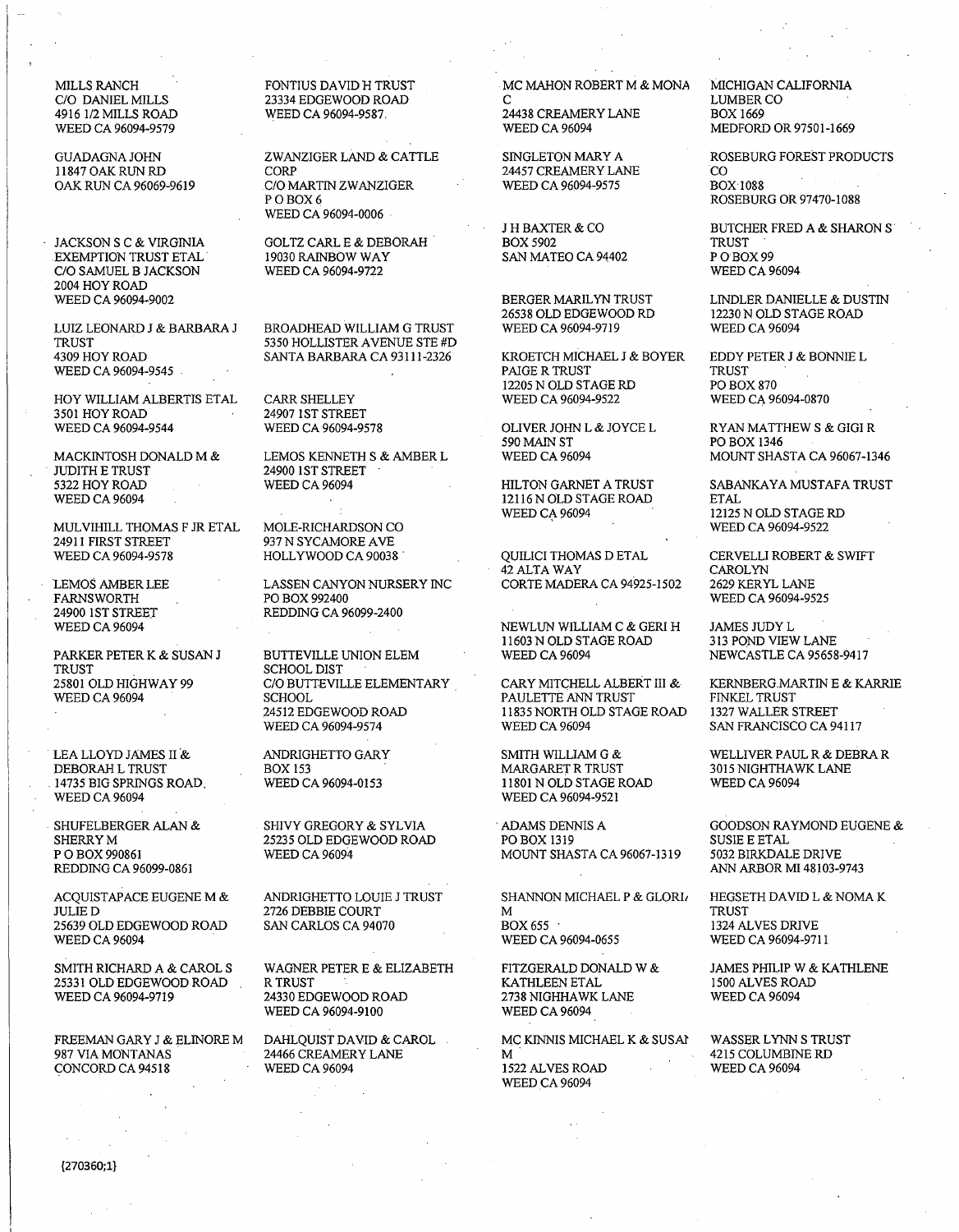STIENSTRA THOMAS F & STEPHANI A TRUST 9700 BURLEY DRIVE **WEED CA 96094** 

SKALISKY JEFFREY & REGINA **TRUST** 4140 COLUMBINE RD WEED CA 96094-9556

FINE GLENN & SUSAN E TRUST 3750 COLUMBINE ROAD WEED CA 96094-9632

NELSON SHERWIN & SUZANNE I **TRUST** 2908 EDDY CREEK ROAD **WEED CA 96094** 

MILLER HAROLD K TRUST **BOX 460** WEED CA 96094-0460

OLSON WAYNE R & DIANNE E 11449 LUZ PLACE SAN DIEGO CA 92127

**CLARK RODNEY** P O BOX 221 **DUNSMUIR CA 96025** 

DEGALLIER JON & ALICE 2140 FERN CANYON DRIVE UKIAH CA 95482-9683

PROCTOR MARK & GEORGETTA PO BOX 1442 MOUNT SHASTA CA 96067-1442

BEGLEY KEVIN M & KAREN 28356 WHIPPOORWILL CIRCLE SHINGLETOWN CA 96088

HIGHFILL WESLEY D & MONICA **L TRUST** 762 GLENSIDE DR SAN JOSE CA 95123-4527

HOULE VICKI TRUST 5601 FULLER DR WEED CA 96094-9009

MUELLER FRANK H & JEANNE L 729 EAST BARBARA AVE WEST COVINA CA 91790

CARR TIMOTHY MICHAEL & **DOBRINA ANN** 1157 MAY AVENUE MANTECA CA 95336

GIUMARRA GIOVANNA TRUST **BOX 296** VALLEY FORD CA 94972-0296

**KLEIMAN GARY** 54 MANOR ROAD FAIRFAX CA 94930 LUNSFORD CAROLYN S 4612 COLUMBINE WEED CA 96094-9556

FOWLER ROBERT A SR & AGNES  $\mathbf C$ 

3835 COLUMBINE ROAD **WEED CA 96094** 

LYONS CLIFFORD M & SUSAN TR 2254 LA CRESTA ROAD EL CAJON CA 92021

MORRIS PHILLIP R TRUST 847 LAUREL STREET ALAMEDA CA 94501

MURPHY CAROLYN S C/O CAROLYN TREFFINGER MAIN PO BOX 7272 REDWOOD CITY CA 94063-7272

**BARLINE RIC & MARCIA M FREDERICK** 1420 KAHLER COURT SAN JOSE CA 95132

DIBELKA GEORGE S & WILMA T 5238 HIGH MEADOW ROAD **WEED CA 96094** 

WAGNER CARL & BARBARA **TRUST BOX 9103** RANCHO SANTA FE CA 92067

HOWARD GEORGE ELLIOTT & ANNE MERRILL TRUST 3510 D HECKER PASS HWY GILROY CA 95020

COOPER DANIEL BRYAN 5416 HIGH MEADOW DR WEED CA 96094-9761

KAAK PAUL & KIEVA 1349 N PALOMARES POMONA CA 91767

OCONNOR MARK C ETAL 609 FRENCH ST YREKA CA 96097

LOWE LARRY E ETAL 608 NORTH 3RD STREET SAN JOSE CA 95112

WILLIAMETTE VICKY L ETAL POBOX 198 GOLD BEACH OR 97444-0198

MEDEIROS WALTER P 1506 B BONITA AVENUE **BERKELEY CA 94709** 

TOOLSON ERIC V & SHELLEY F **TRUST** 8746 PATHFINDER CT ORANGEVALE CA 95662-4066

YORK RICHARD V **405 PAINE ROAD** CASTLE ROCK WA 98611

WALDROP WILLIAM L & JANIE 3415 GLENDALE CIRCLE N LAS VEGAS NV 89030

WILLIAMSON JOHN IVEY & **ESTHER KRAUSE TRUST** PO BOX 1341 YREKA CA 96097-1341

DILLMANN VAUNE V & **BARBARA M TR** 9809 N OLD STAGE RD **WEED CA 96094** 

SANDERS ROSS W & DONNA M 9509 N OLD STAGE ROAD **WEED CA 96094** 

GERIES MICHAEL & JOANNE 9239 N OLD STAGE ROAD **WEED CA 96094** 

GOEHRING KENNETH E 3129 COLUMBINE RD **WEED CA 96094** 

MAZZINI CARLA TRUST **BOX 747** WEED CA 96094-0747

SCHWARZER BERND 9925 BURLEY DR **WEED CA 96094** 

PRICE BARRY M & JOY M 9702 BURLEY DRIVE **WEED CA 96094** 

MAXWELL DONALD R & HAZEL **M TRUST** 2512 SHIRE LANE **WEED CA 96094** 

MIDDLETON BENNIE JO POBOX 246 **WEED CA 96094** 

MC COY JOHN LEE & MARGARET A TRUST 11124 N OLD STAGE ROAD **WEED CA 96094** 

MEADOWS HAROLD R 504 SHASTA MEADOW VUE **WEED CA 96094** 

CORDOBA OSCAR N & MARLYS

10830 N OLD STAGE ROAD WEED CA 96094

KAMPHUIS ADRIANA J ETAL 5212 FULLER DRIVE WEED CA 96094-9011

MARSCHNER JOYCE R TRUST 9630 N OLD STAGE ROAD-WEED CA 96094-9516

KYLE CHESTER R & JOYCE S 9539 N OLD STAGE ROAD WEED CA 96094-9714

YATES MICHAEL J & KATHRYN **M TRUST** BOX 16283358 SIOUX FALLS SD 57186

MC PHERSON MICHAEL & **KAREN TRUST** 9235 N OLD STAGE ROAD **WEED CA 96094** 

IGNATIUS MICHAEL ETAL 3948 BLANTON ROAD EUGENE OR 97405

ATKINSON ALLEN B & MARGARET C COELHO 10011 BURLEY DRIVE **WEED CA 96094** 

ABLER WAYNE & MONICA S 9707 BURLEY DR **WEED CA 96094** 

PFEIFFER JAMES H & ELLA L **TRUST** 9820 BURLEY DRIVE **WEED CA 96094** 

SULLIVAN LAWRENCE ELWOOD & DARLENE JOYCE TRUST DBA SULLIVANS BACKHOE **SERVICE** 2509 SHIRE LANE WEED CA 96094-9774

FRIEND BRUCE A & DENISE L **TRUST** 11200 NORTH OLD STAGE ROAD **WEED CA 96094** 

SHERIDAN PHILIP J 2301 SHIRE LANE **WEED CA 96094** 

ELLIOTT JOHN & ROSE 11020 NORTH OLD STAGE ROAD **WEED CA 96094** 

MC CARROLL RONALD P & ANDREA C 2700 SHASTA VALLEY ROAD **WEED CA 96094** 

ADAMS DENNIS A & JESSICA A 10629 NORTH OLD STAGE ROAD **WEED CA 96094**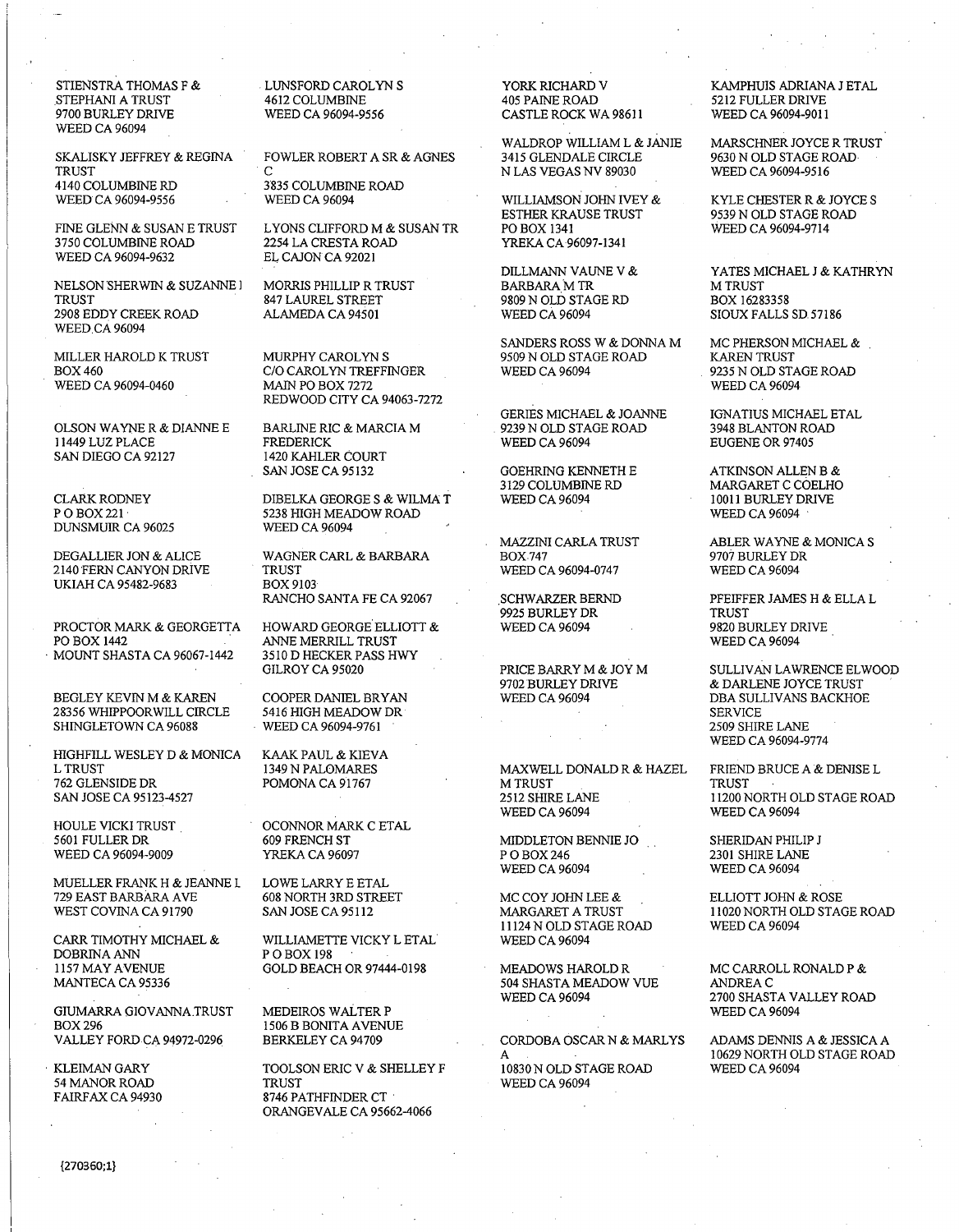LINSLEY JAMES MURDOCH & WANDA JUNE TRUST 11001 N OLD STAGE ROAD **WEED CA 96094** 

**COX BRIAN** 18820 64TH AVE WEST LYNNWOOD WA 98036

**MATTHEWS PATRICIA** 2925 NIGHTHAWK LANE **WEED CA 96094** 

BALFREY WILLIAM R & WILLO I TR 2934 NIGHTHAWK LANE WEED CA 96094-9766

SCHIEBER CYNDI J 10716 N OLD STAGE RD WEED CA 96094-9775

EDWARDS RUSSELL ALBERT-**JACK ETAL** 10617 N OLD STAGE ROAD WEED CA 96094-9775

HEGDAL PAUL R & BARBARA **TRUST** 318 HIDDEN MEADOW DRIVE WEED CA 96094-9048

DOUGHERTY ELVYN T & MILDRED $\acute{\mathrm{E}}$  LE C/O EMMERSON INVESTMENT  $\overline{\text{NC}}$ BOX 496014 REDDING CA 96049-6014

JACOBSON JOHN ETAL DBA SHADOW VALLEY RANCH 2525 STEWART SPRINGS ROAD WEED CA 96094-9537

PRICE TERRY K 18705 OLD HWY 99 GAZELLE CA 96034

PRICE TERRENCE K ETAL PO BOX 50 GAZELLE CA 96034-0050

KUCK & SONS INC 6124 WILLOW CREEK ROAD MONTAGUE CA 96064-9226

RICE JOE C & JILL R 3333 TOMKINS HILL ROAD LOLETA CA 95551

EKSTROM RAYMOND ETAL 2209 DELPHIC ROAD MONTAGUE CA 96064-9234

MARION FAMILY TRUST **BOX 370 GRENADA CA 96038-0370**  SCHLESINGER ROBERT A TRUST 1135 N JONES **TUCSON AZ 85716** 

ROBINSON PAULINE R TRUST 1821 MAPLE DRIVE **WEED CA 96094** 

MENZIES ROBERT H & MARY M 2625 CHINA MOUNTAIN ROAD **WEED CA 96094** 

HISS JOSEPH W PO BOX 1694 MOUNT SHASTA CA 96067-1694

KINKADE WILLIAM R & ANNE H 10627 N OLD STAGE RD **WEED CA 96094** 

MURPHY JOSEPH P & LORETTA S P.O BOX 2740 SANTA ROSA CA 95405

NOVY LOWELL L TRUST 653 ALLEGRO COURT SIMI VALLEY CA 93065-7069

NIELSEN ROBERT J TRUSTEE **ETAL** 1910 FORT JONES ROAD YREKA CA 96097-9530

CRECHRIOU DOROTHY A TRUST **ETAL** PO BOX 11 GAZELLE CA 96034-0011

BANHART ADRITH G TRUSTEE **ETAL** 216 MASON ST UKIAH CA 95482-4407

THE 2006 NICOLETTI FAMILY **LIMITED PARTNERSHIP** P O BOX 399 GRENADA CA 96038-0399

ROOT BETH L **BOX 28** GRENADA CA 96038

BECK JAMES A & YVONNE K **TRUST** 3207 OLD MILITARY ROAD CENTRAL POINT OR 97502-1117

HAIGHT RAYMOND I PO BOX 365 **BURBANK WA 99323-0365** 

SOULE CHARLES CLINE TRUST **ETAL** C/O NANCY NICHOLS **EXECUTOR CO-TRUSTEE** PO BOX 233 EMMETT ID 83617-0233

RICE LIVESTOCK COMPANY 1730 A-12 MONTAGUE CA 96064

WOOD DOUGLAS A ETAL 4108 BOLA DRIVE N LAS VEGAS NV 89032-2654

WALLACE DANIEL J & **LAURALEE W** DBA CASCADE LAND SURVEY 11239 BALL MTN LITTLE SHAST. **MONTAGUE CA 96064-9682** 

LITTLE SHASTA ACRES LLC PO BOX 161 MONTAGUE CA 96064-0161

KOON GAYLORD R & KATHLEEI  $\mathsf{R}$ 1101 HARRY CASH ROAD MONTAGUE CA 96064

**FARMER CHARLES E & CAROLINE M TRUST** 838 SOULE LANE MONTAGUE CA 96064

SHASTA VALLEY CEMETERY **DIST** 853 EVERGREEN LANE YREKA CA 96097

RABBIT HILL LLC C/O EDWIN HART 3301 HARRY CASH ROAD MONTAGUE CA 96064-9710

COWLEY FAMILY RANCH 7335 BALL MT LITTLE SHASTA **RD** MONTAGUE CA 96064-9130

CREBBIN MICHAEL K TRUST **6438 LOWER LITTLE SHASTA ROAD** MONTAGUE CA 96064-9609

BLAIR SMITH & SONS INC 5821 BALL MTN-LITTLE SHASTA **RD MONTAGUE CA 96064-9113** 

SODA SPRINGS LLC C/O EDWIN HART 3301 HARRY CASH ROAD MONTAGUE CA 96064-9710

THE NATURE CONSERVANCY C/O CALIFORNIA REGIONAL **COUNSEL** 201 MISSION STREET FOURTH FLOOR SAN FRANCISCO CA 94105-1832

WILSON ELLEN M TR 8217 LOWER LITTLE SHASTA **ROAD MONTAGUE CA 96064-9681** 

RICHARDSON DAVID G & DEBORAH L 8817 LOWER LITTLE SHASTA **ROAD MONTAGUE CA 96064-9681** 

ALLEN J M & JENNY T 617 HARRY CASH ROAD MONTAGUE CA 96064

SOULE ALAN D & NANCY A **ETAL** 8117 LOWER LITTLE SHASTA **ROAD** MONTAGUE CA 96064

PHELPS THOMAS W TRUSTEE 1724 HARRY CASH ROAD **MONTAGUE CA 96064-9729** 

CONNICKTHOMAS D H & PATRICIA D TRUSTEES ETAL 5404 SHALLOWS PLACE WEST SANTA ROSA CA 95409-5502

**COWLEY BRIAN & DIANE** 6908 LOWER LITTLE SHASTA RD MONTAGUE CA 96064-9697

RICE BRIAN J & MICHELLE M **TRUST** 4516 BALL MOUNTAIN LITTLE SHASTA ROAD MONTAGUE CA 96064-9133

STILLIAN DAVID J & KIMBERLEE **R TRUST** DBA MT SHASTA NATURALLY **GROWN** 3104 HARRY CASH ROAD MONTAGUE CA 96064-9732

HART BLAIR 3301 HARRY CASH ROAD MONTAGUE CA 96064

COOK CYRIL H TRUST 9404 AIRPORT ROAD MONTAGUE CA 96064-9574

HELLER JOSEPH & KATHLEEN TRUST 406 BERRY ST MT SHASTA CA 96067-2548

PATTON LONY **PO BOX 248 WEED CA 96094**